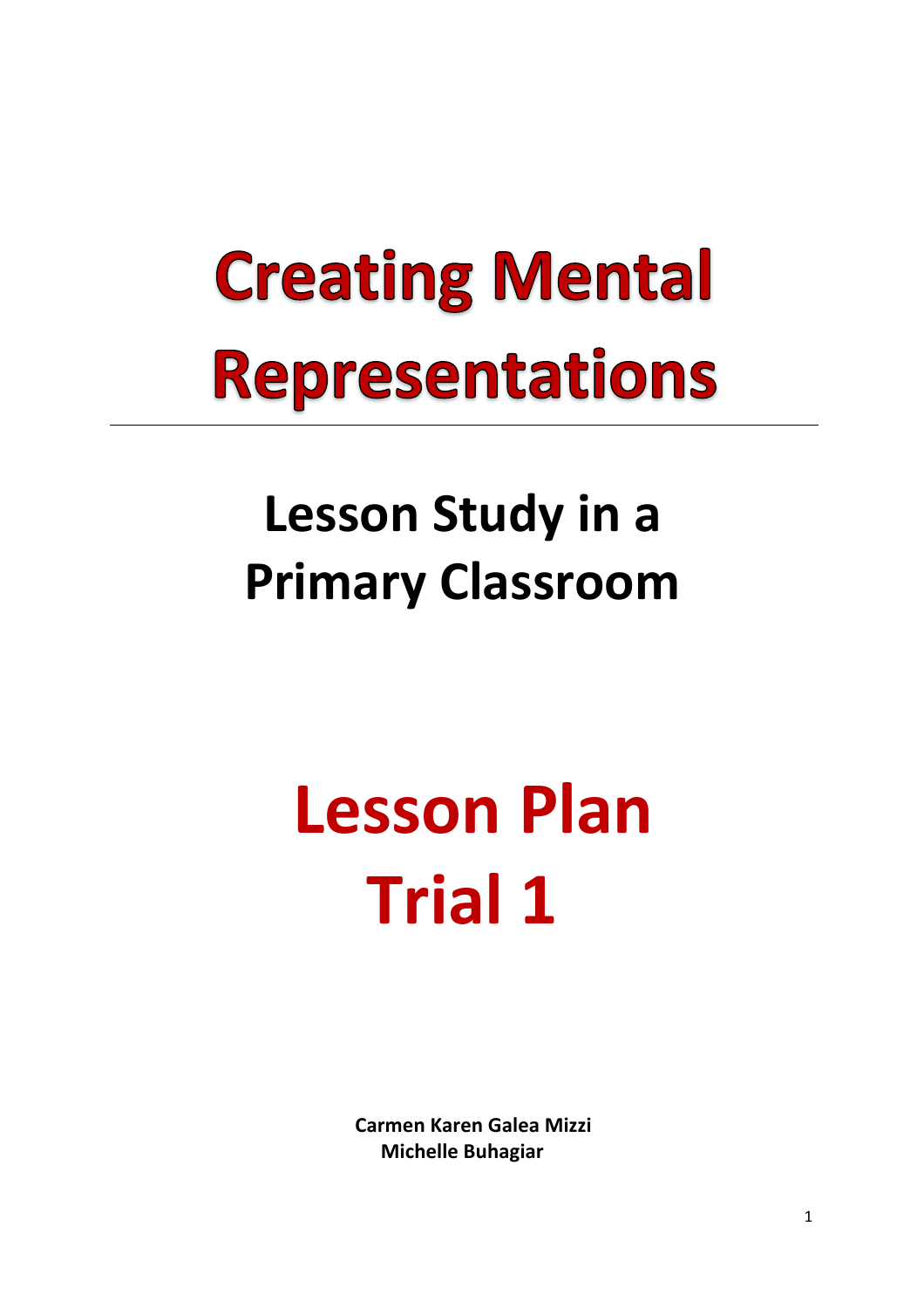#### **Lesson Rationale**

This lesson focuses on improving reading comprehension in a Year 3 class. Reading comprehension skills are fundamental in language development and in developing independent learners. Reading comprehension is a complex process where the reader uses a variety of cognitive processes to create meaning. There are various strategies for reading comprehension as described amongst others by Dole et al. (Dole, 2002).

Identifying existing prior knowledge, predicting and inferencing, visualising, summarising, generating rich questions, monitoring comprehension, and repairing comprehension breakdowns. A reader will use different comprehension strategies in a flexible way while reading, therefore, all need to be developed and experienced continuously as the reader meets with increasingly complex texts. For our lesson study, we select one strategy to focus on as a starting point: visualising. The development of comprehension strategies will eventually lead to more active, strategic and independent readers and learners.

#### **Pupils' Prior Learning**

Through this lesson, pupils will learn how to use prior knowledge to connect to the text by creating mental pictures as they read. This could aid their understanding of text as they become more active readers and learners. The children will use skills they already have such as reading skills, e.g. translating and decoding; using the five senses; language skills; and imagination amongst others in developing this new strategy. The exercise is based on small visualisation tasks that have been scaffolded to first elicit prior knowledge from and engage the pupils, then to model the strategy to them, and then to actively engage the pupils in using the strategy themselves. Each step helps the pupils develop strategies to improve their visualisation and apply it in new ways.

#### **Why Visualisation is important**

Visualisation as a comprehension strategy means creating mental pictures based on cues from the text you are reading. The idea is to move from using actual images to interpret meaning, to using the same skills to generate meanings from words. Before a child can read words, pictures are the child's initial source of meaning. Therefore, it is important to continue to use imagery to comprehend text, as this is a skill they already possess to some extent. The next step now is to aid children from relying on actual images to creating mental images based on cues from the text and using these to construct meaning as they read. It involves using all of their senses and seeing how the text triggers their senses, emotions, imagination and prior knowledge to create mental images. This will help immerse them in the text thus giving it deeper and richer meaning. Over time, this will become an automatic strategy that can be used with others for more active learning.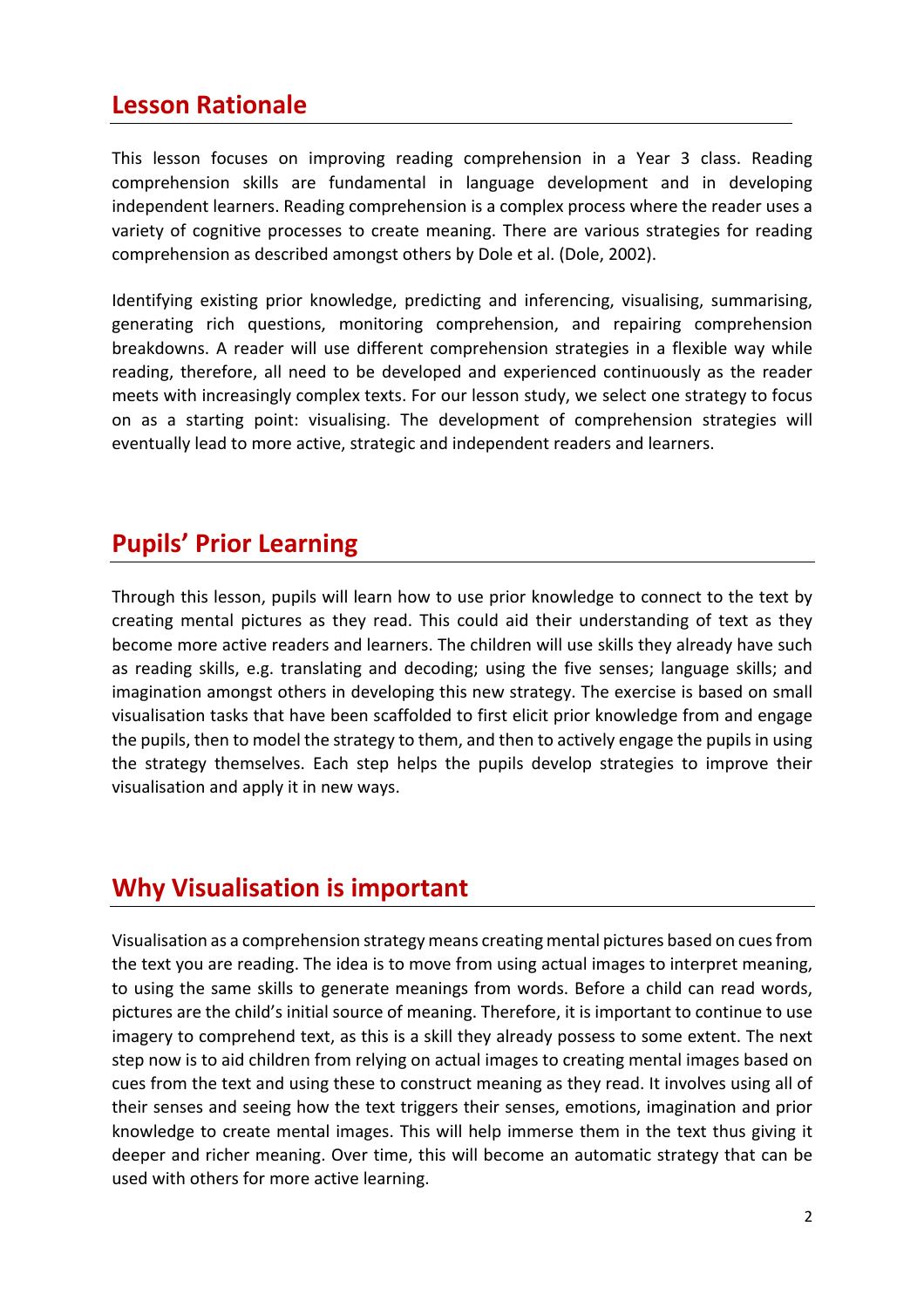Allowing opportunities for pupils to share their images with the teacher and other pupils is vital. Offering them help in describing their images is also an *important part to the development of the strategy. As mental images are visual representations* of *thoughts, it is often a good idea to allow pupils the* opportunity to draw and illustrate their own mental pictures of the stories they read or that are read to them. Sharing these and comparing them will allow for *greater understanding and comprehension of the text.* 

(Draper, 2010). 

Therefore, this is an important element to consider when teaching visualisation. Visualisation does not only increase reading comprehension, but can also be used in other learning areas such as Mathematics, the Arts and Sciences to increase understanding, recall, creativity and higher-order thinking. Being able to illicit meaning through visualisation is a skill that can be applied in other areas of learning to increase understanding. Thus, this lesson has the potential to illicit valuable basic knowledge that can be applied in other areas of learning and in everyday life.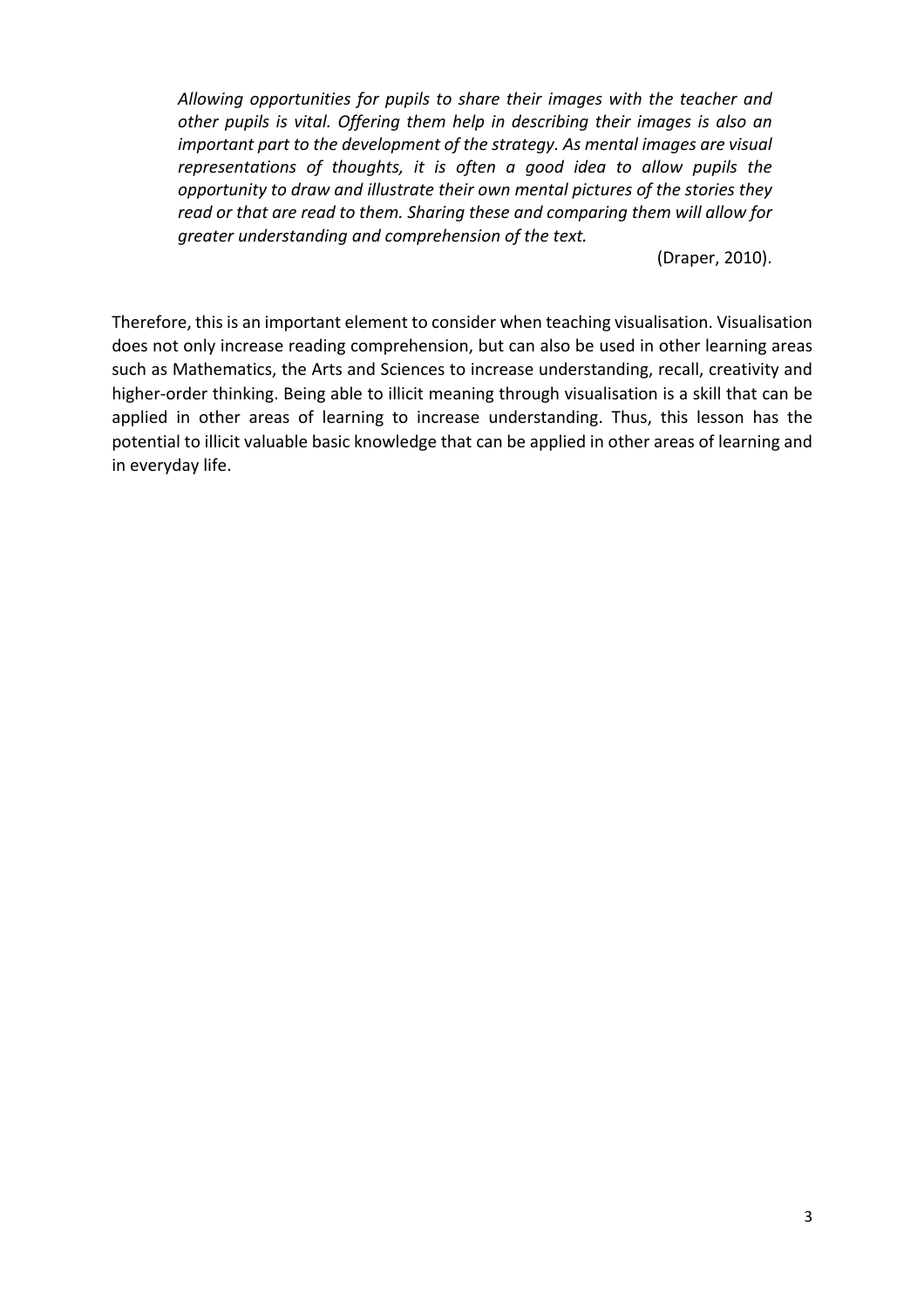### **Lesson Plan: Trial 1**

| <b>Lesson Title</b>                   | Visualising: Where the Wild Things Are                                                                                                                                                                                                                                                                                                                                                                                                                                                                                                                                                                                                                                                                                                                                                                          |
|---------------------------------------|-----------------------------------------------------------------------------------------------------------------------------------------------------------------------------------------------------------------------------------------------------------------------------------------------------------------------------------------------------------------------------------------------------------------------------------------------------------------------------------------------------------------------------------------------------------------------------------------------------------------------------------------------------------------------------------------------------------------------------------------------------------------------------------------------------------------|
| <b>Subject</b>                        | <b>English Reading Comprehension</b>                                                                                                                                                                                                                                                                                                                                                                                                                                                                                                                                                                                                                                                                                                                                                                            |
| <b>Teacher</b>                        | Ms Michelle Buhagiar                                                                                                                                                                                                                                                                                                                                                                                                                                                                                                                                                                                                                                                                                                                                                                                            |
| <b>Year Group</b>                     | 3                                                                                                                                                                                                                                                                                                                                                                                                                                                                                                                                                                                                                                                                                                                                                                                                               |
| <b>Date</b>                           | 17 <sup>th</sup> January 2019                                                                                                                                                                                                                                                                                                                                                                                                                                                                                                                                                                                                                                                                                                                                                                                   |
| Time &                                | 1 lesson - 50min                                                                                                                                                                                                                                                                                                                                                                                                                                                                                                                                                                                                                                                                                                                                                                                                |
| <b>Duration</b>                       |                                                                                                                                                                                                                                                                                                                                                                                                                                                                                                                                                                                                                                                                                                                                                                                                                 |
| Lesson                                | Pupils will be able to:                                                                                                                                                                                                                                                                                                                                                                                                                                                                                                                                                                                                                                                                                                                                                                                         |
| <b>Purposes</b>                       | improve reading comprehension                                                                                                                                                                                                                                                                                                                                                                                                                                                                                                                                                                                                                                                                                                                                                                                   |
|                                       | equip themselves with one of various strategies, i.e. visualisation,<br>that can be used to aid their comprehension of a text.                                                                                                                                                                                                                                                                                                                                                                                                                                                                                                                                                                                                                                                                                  |
|                                       | use visualisation to make informed assumptions, read between the<br>lines and gain better understanding of a text                                                                                                                                                                                                                                                                                                                                                                                                                                                                                                                                                                                                                                                                                               |
| <b>Objectives</b><br><b>Addressed</b> | R 5.5: I can use a range of strategies to improve my comprehension and<br>find the required information in the text.<br>R 5.7: I can make informed assumptions about a book from its title and<br>introductory material.                                                                                                                                                                                                                                                                                                                                                                                                                                                                                                                                                                                        |
|                                       | LS 5.8: I can communicate my own experiences, likes and dislikes<br>fluently and accurately with some allowance to self-correct in the<br>process                                                                                                                                                                                                                                                                                                                                                                                                                                                                                                                                                                                                                                                               |
| Lesson<br><b>Overview</b>             | This lesson raises awareness of the already existing skill of visualisation<br>within us and takes it the next step as a reading comprehension strategy.<br>The scaffolded exercises in this lesson aim at aiding children to move<br>from relying on actual images, to creating mental images based on cues<br>from the text and using these to construct meaning as they read. This<br>includes the process of changing this image as they read along and the<br>cues from the text change. It involves using all of our senses and seeing<br>how the text triggers these senses and prior knowledge to create mental<br>images. As reading skills develop the focus turns to text, and so it is now<br>important that children are enabled with the skill to create mental<br>images inspired by these words |
| This lesson<br>within a unit          | This lesson can be taught as part of a unit that covers various reading<br>comprehension strategies. Also, similar exercises in visualisation need to<br>be repeated regularly so that the strategy of visualisation while reading<br>becomes an automatic one.                                                                                                                                                                                                                                                                                                                                                                                                                                                                                                                                                 |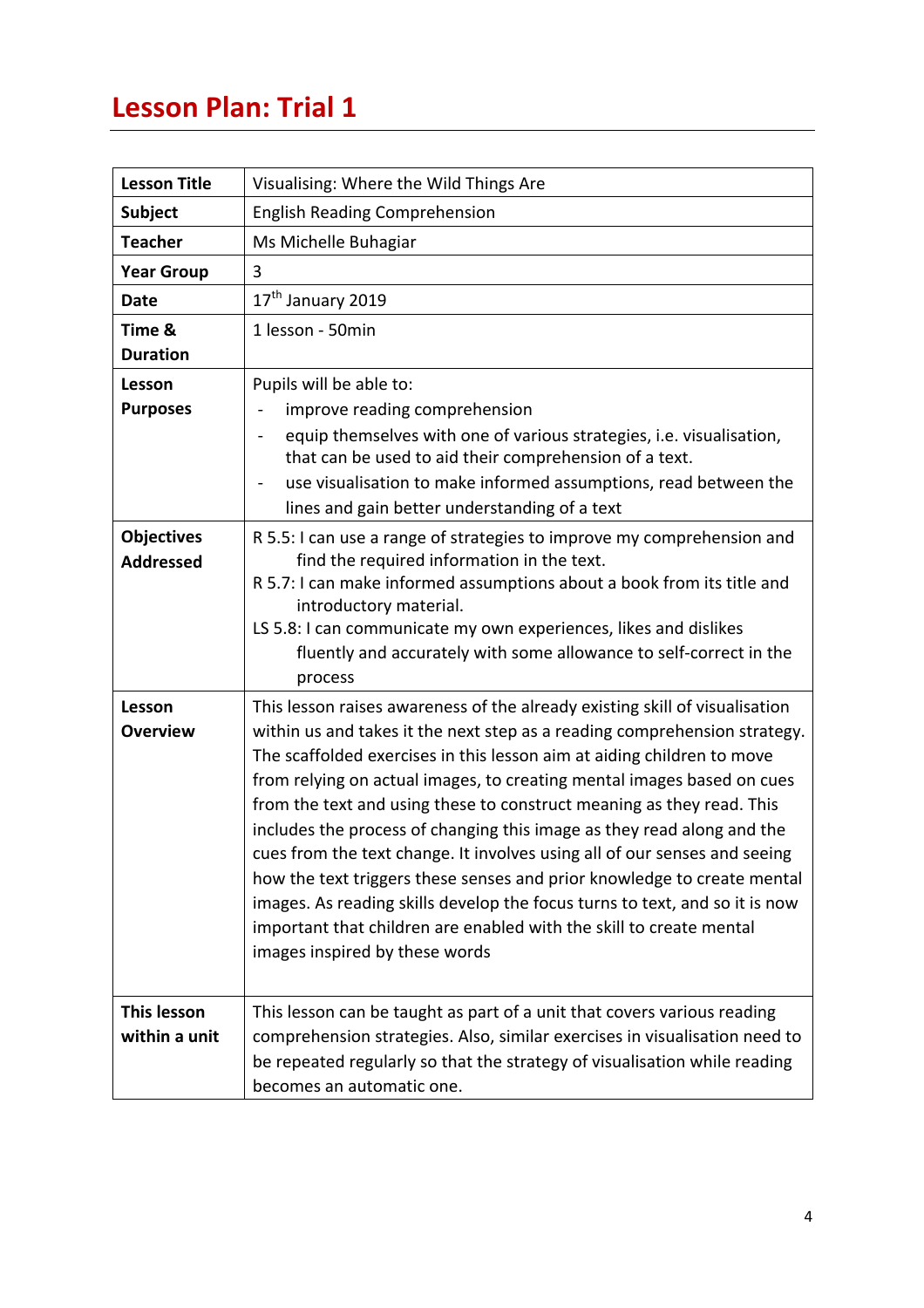| <b>Resources</b> | whiteboard/flip chart                                          |
|------------------|----------------------------------------------------------------|
|                  | interactive board                                              |
|                  | sound clip of ocean waves                                      |
|                  | Visualising chart                                              |
|                  | The Sea Creature from the Deep' text to display on interactive |
|                  | board                                                          |
|                  | plain paper for pupils to draw visualisation 1 on              |

|                                                               | 'Where the Wild Things Are' by Maurice Sendak<br>$\bullet$<br>text of 'Where the Wild Thing Are' to display on interactive board<br>independent practice worksheet: Where the Wild Things Are                                                                                                                                                                                                                                                                                                                                                                                                                                                                                                                                                                                                                                                                                                                                                                                          |
|---------------------------------------------------------------|----------------------------------------------------------------------------------------------------------------------------------------------------------------------------------------------------------------------------------------------------------------------------------------------------------------------------------------------------------------------------------------------------------------------------------------------------------------------------------------------------------------------------------------------------------------------------------------------------------------------------------------------------------------------------------------------------------------------------------------------------------------------------------------------------------------------------------------------------------------------------------------------------------------------------------------------------------------------------------------|
| Classroom<br>Organisation                                     | Parts 1 & 2: whole class discussion - pupils can be seated in a group Part<br>3: pupils will share in pairs<br>Parts 4 to 6: pupils will work independently as well as participate in<br>whole class discussions. Ideally, for storytelling, pupils would be seated<br>comfortably for example on cushions. However, due to limited space,<br>this was not possible.                                                                                                                                                                                                                                                                                                                                                                                                                                                                                                                                                                                                                   |
| Part 1<br>Lesson<br><b>Introduction</b><br>$(5 \text{ mins})$ | Call pupils together as a group and ask them to think about their last<br>birthday or a birthday party they have attended.<br>After giving pupils a moment to think about this, ask them to close their<br>eyes. While their eyes are closed, tell them to think about what they saw<br>at their birthday. Ask pupils to think about what they felt, smelled,<br>heard, and tasted at their birthday party. Also ask them what emotions<br>they feel when they think about their birthday.<br>Have pupils open their eyes and share with the group some of the things<br>they saw, smelled, heard, felt, and tasted in their minds.<br>Explain that today, they will practice visualising as they read.<br>Explain that this is something they already know how to do since they<br>just did it. Today, they will learn to apply this skill to reading. Good<br>readers use the strategy of visualisation to help them make pictures in<br>their minds and think about what they read. |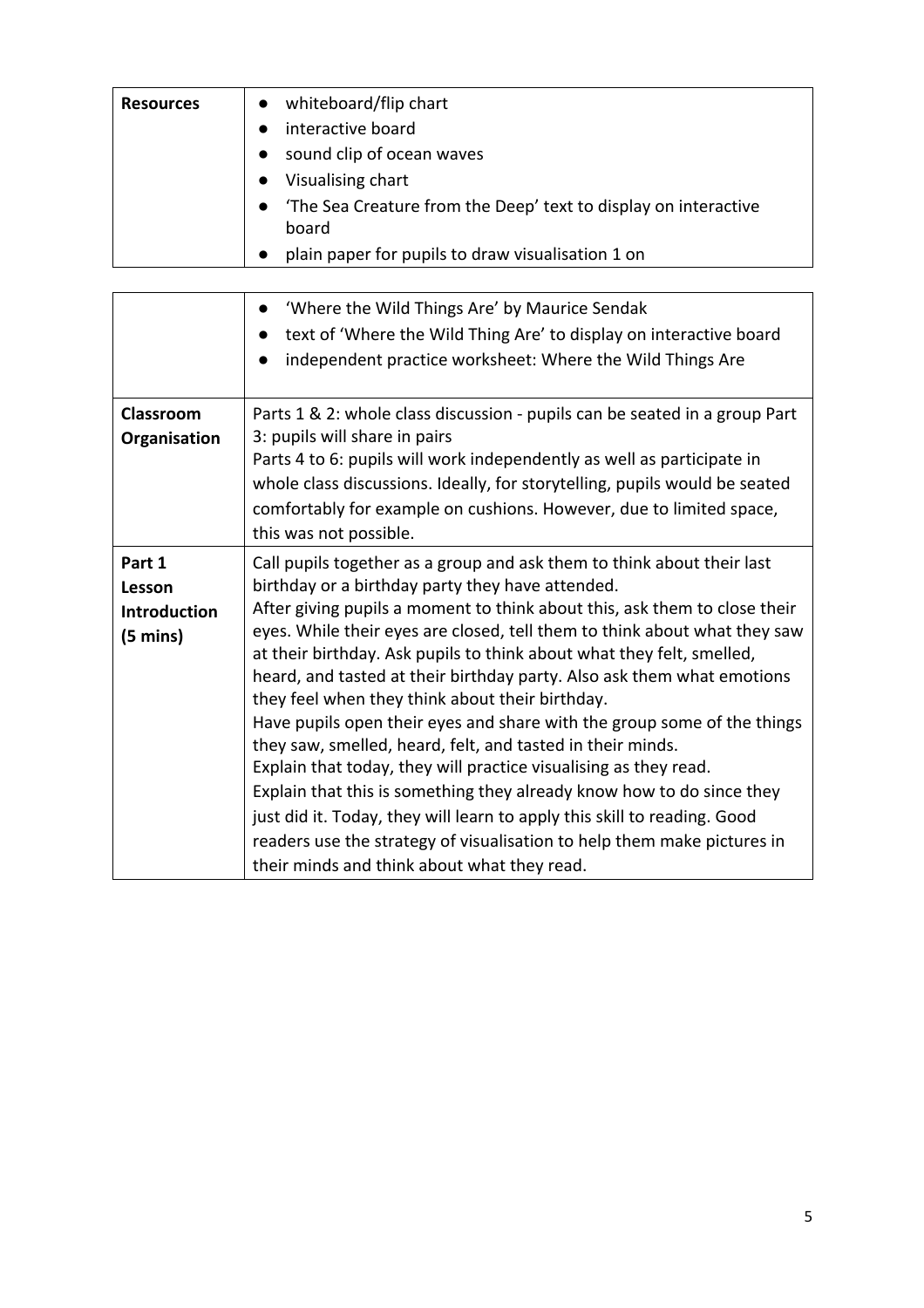| Part 2               | Explain to the pupils that the word "visualisation" means to use all of our                                                |
|----------------------|----------------------------------------------------------------------------------------------------------------------------|
| <b>Modelling the</b> | senses to help us imagine or picture something in our minds, kind of like                                                  |
| strategy of          | having a TV in your head that you can see pictures on when you close                                                       |
|                      | your eyes and imagine.                                                                                                     |
| <b>Visualisation</b> |                                                                                                                            |
| $(7 \text{ mins})$   | Briefly review with pupils the five senses. When we use our imagination,                                                   |
|                      | we are visualising.                                                                                                        |
|                      | Explain to pupils that to practice visualisation, we will be using all of our<br>senses, our imagination and our emotions. |
|                      | Explain that you will play a sound and then share with them what you                                                       |
|                      | visualise through a 'think aloud' - where you explain what you are doing,                                                  |
|                      |                                                                                                                            |
|                      | thinking etc., while actually doing it.                                                                                    |
|                      | Play sound clips, e.g. the sound of waves crashing on a beach. Model                                                       |
|                      | closing your eyes and listening. When the sound clip is over, explain to                                                   |
|                      | pupils that when you heard this sound, you pictured seeing the ocean,                                                      |
|                      | hearing the waves, feeling the sand between your toes, and feeling the                                                     |
|                      | heat of the sun on your skin. Explain that you felt the cool spray of the                                                  |
|                      | sea on your face and could taste its salty taste and smell the smell of the                                                |
|                      | ocean. Explain that you also imagined eating an ice-cream and how it                                                       |
|                      |                                                                                                                            |
|                      | tasted in your mouth. Explain that you feel calm and happy. It is helpful                                                  |
|                      | to also draw your visualization on the board as you describe it to the                                                     |
|                      | pupils.                                                                                                                    |
|                      | Explain to the pupils that you took the sound and made pictures or a                                                       |
|                      | mini movie of it in your mind.                                                                                             |

|                      | Connect the idea that when the pupils read, the author is using words to<br>tell them what to visualize. It is their job as the readers to form the<br>pictures in their mind. Ask the pupils what you used to create the picture<br>in your head (i.e. the senses, emotions and imagination). |
|----------------------|------------------------------------------------------------------------------------------------------------------------------------------------------------------------------------------------------------------------------------------------------------------------------------------------|
| Part 3               | Read aloud 'The Sea Creature from the Deep'. Ask the pupils to close                                                                                                                                                                                                                           |
| <b>Guided</b>        | their eyes while you read and visualise - paint the pictures/make the                                                                                                                                                                                                                          |
| <b>Practice</b>      | movie to go with the words in their head. Ask the pupils 'What do you                                                                                                                                                                                                                          |
| $(10 \text{ mins})$  | see? What do you hear? What can you smell? Can you taste anything?                                                                                                                                                                                                                             |
|                      | Can you feel anything? How does it make you feel (emotions)?' to guide                                                                                                                                                                                                                         |
|                      | their visualisation. Ask the pupils to draw a quick sketch of what they                                                                                                                                                                                                                        |
|                      | saw. Emphasise that it needs to be a quick sketch, not an elaborate                                                                                                                                                                                                                            |
|                      | drawing. Just something to show what you saw in your head. The pupils                                                                                                                                                                                                                          |
|                      | can share their work in pairs.                                                                                                                                                                                                                                                                 |
| Part 4               | Here the teacher will read the story 'Where the Wild Things Are' to the                                                                                                                                                                                                                        |
| <b>Story Telling</b> | class. The children will only hear the story, no pictures will be shown, so                                                                                                                                                                                                                    |
| $(5 \text{ mins})$   | that later when they come to visualise, they do so based only on the text.                                                                                                                                                                                                                     |
|                      | The text will be projected on the interactive board to make it easier for                                                                                                                                                                                                                      |
|                      | the pupils to follow the story and also to discuss any difficult words as                                                                                                                                                                                                                      |
|                      | well as highlight any important words they can use to help them                                                                                                                                                                                                                                |
|                      | visualise.                                                                                                                                                                                                                                                                                     |